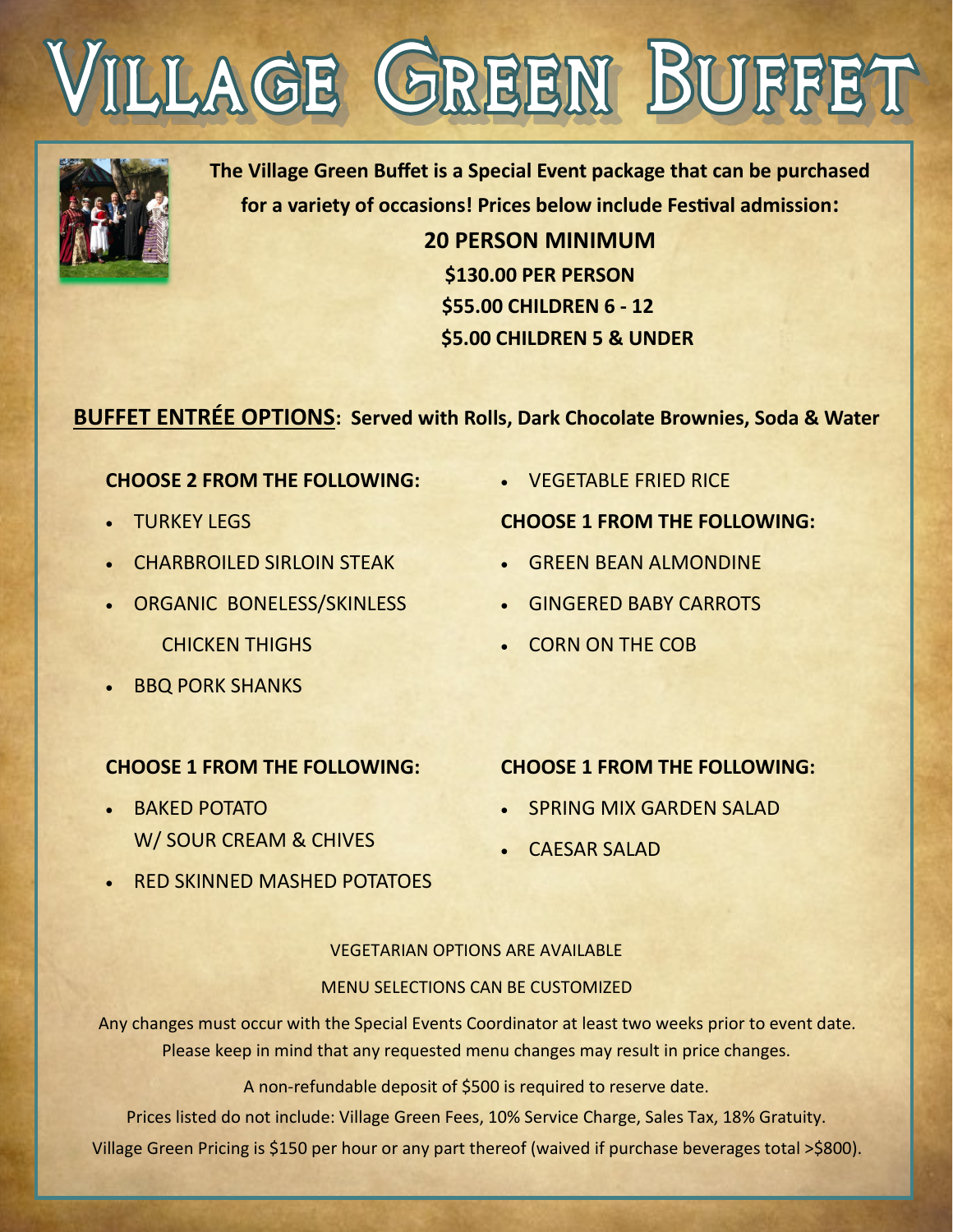# VILLAGE GREEN BUFFET

## **APPETIZERS (20 PERSON MINIMUM)**

**CHEESE (WITH CRACKERS)**

CHEDDAR, SWISS & COLBY JACK \$5.00 per person PROVOLONE, BRIE, FONTINA \$7.25 per person

#### **MEATBALLS**

SWEET & SOUR OR MARINARA \$4.00 per person

**TERIYAKI CHICKEN SKEWERS** \$4.00 per person (service is 2 skewers per person)

## **ASSORTED PETIT FOURS** \$4.25 EACH (2 dozen minimum)

**DARK CHOCOLATE BROWNIES** \$1.75 EACH (2 dozen minimum)

## **ROASTED VEGETABLE PLATTER**

RED BELL PEPPER, PORTABELLA MUSHROOM, RED ONION, ZUCCHINI \$6.25 per person

**CRUDITE W/ DIP** \$4.00 per person

## **BOTTLE SERVICE OPTIONS**

**SPARKLING WINE** \$22.00 PER BOTTLE

## **MEAD**

\$40.00 PER BOTTLE

**NON-ALCOHOLIC SPARKLING CIDER** \$7.50 PER BOTTLE



**WINE** MERLOT, CABERNET SAUVIGNON, CHARDONNAY, WHITE ZINFANDEL \$22.00 PER BOTTLE

**BEER, DOMESTIC (**24 BOTTLE MINIMUM) BUD, BUD LITE, NON-ALCOHOLIC BEER \$3.50 PER BOTTLE

**BEER, PREMIUM** (24 BOTTLE MINIMUM) GUINNESS, HARP, SIERRA NEVADA (or similar) \$4.75 PER BOTTLE